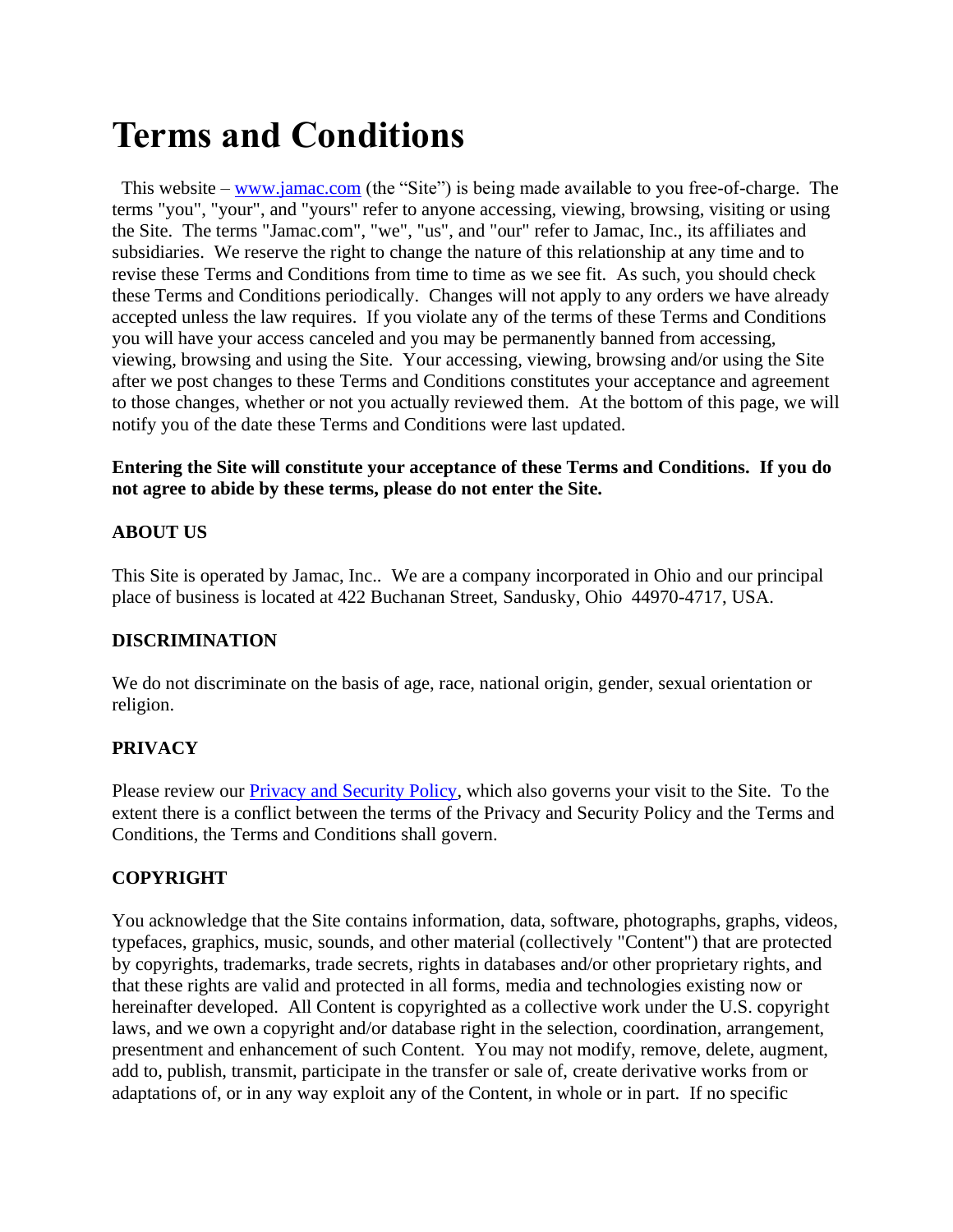restrictions are displayed, you may make copies of select portions of the Content, provided that the copies are made only for your personal use and that you maintain any notices contained in the Content, such as all copyright notices, trademark legends, or other proprietary rights notices. Except as provided in the preceding sentence or as permitted by the fair use privilege under the U.S. copyright laws (see, e.g., 17 U.S.C. Section 107), your legal rights in relation to "fair dealing" under European copyright law, or your legal rights under any other similar copyright law, you may not upload, post, reproduce, or distribute in any way Content protected by copyright, or other proprietary right, without obtaining permission of the owner of the copyright or other propriety right.

Nothing contained on the Site should be construed as granting, by implication, estoppel, or otherwise, any license or right to use the Site or any information displayed on the Site, through the use of framing, deep linking or otherwise, except: (a) as expressly permitted by these Terms and Conditions; or (b) with our prior written permission or the prior written permission from such third party that may own the trademark or copyright of information displayed on the Site.

# **INTELLECTUAL PROPERTY INFRINGEMENT**

We rely on a network of independent affiliates, subsidiaries, agents, third-party product providers, third-party Content providers, vendors, suppliers, designers, contractors, distributors, merchants, sponsors, licensors and the like (collectively, "Associates") who supply some of the goods advertised on the Site and, in some cases, drop ship them directly to our customers. In accordance with the Digital Millennium Copyright Act, we are not liable for any infringement of copyrights, trademarks, trade dress or other proprietary or intellectual property rights arising out of Content posted on or transmitted through the Site, or items advertised on the Site, by our Associates. If you believe that your rights under intellectual property laws are being violated by any Content posted on or transmitted through the Site, or items advertised on the Site, please contact us promptly so that we may investigate the situation and, if appropriate, block or remove the offending Content and/or advertisements. It is our policy to disable access to infringing materials, and to terminate access of repeat infringers to the Site. In order for us to investigate your claim of infringement, you must provide us with the following information:

- 1. An electronic or physical signature of the person authorized to act on behalf of the owner of the copyright or other intellectual property interest;
- 2. A description of the copyrighted work or other intellectual property that you believe has been infringed;
- 3. A description of where the material that you claim is infringing is located or identified on the Site; Your name, address, telephone number, and e-mail address;
- 4. A statement by you that you have a good faith belief that the disputed use is not authorized by the copyright or intellectual property owner, its agent, or the law; and
- 5. A statement by you, made under penalty of perjury, that the information submitted to us is accurate and that you are the owner of the copyright or intellectual property or authorized to act on behalf of the owner of the copyright or intellectual property.

The above information should be provided to our agent for notice of claims of copyright or other intellectual property infringement, who can be reached as follows: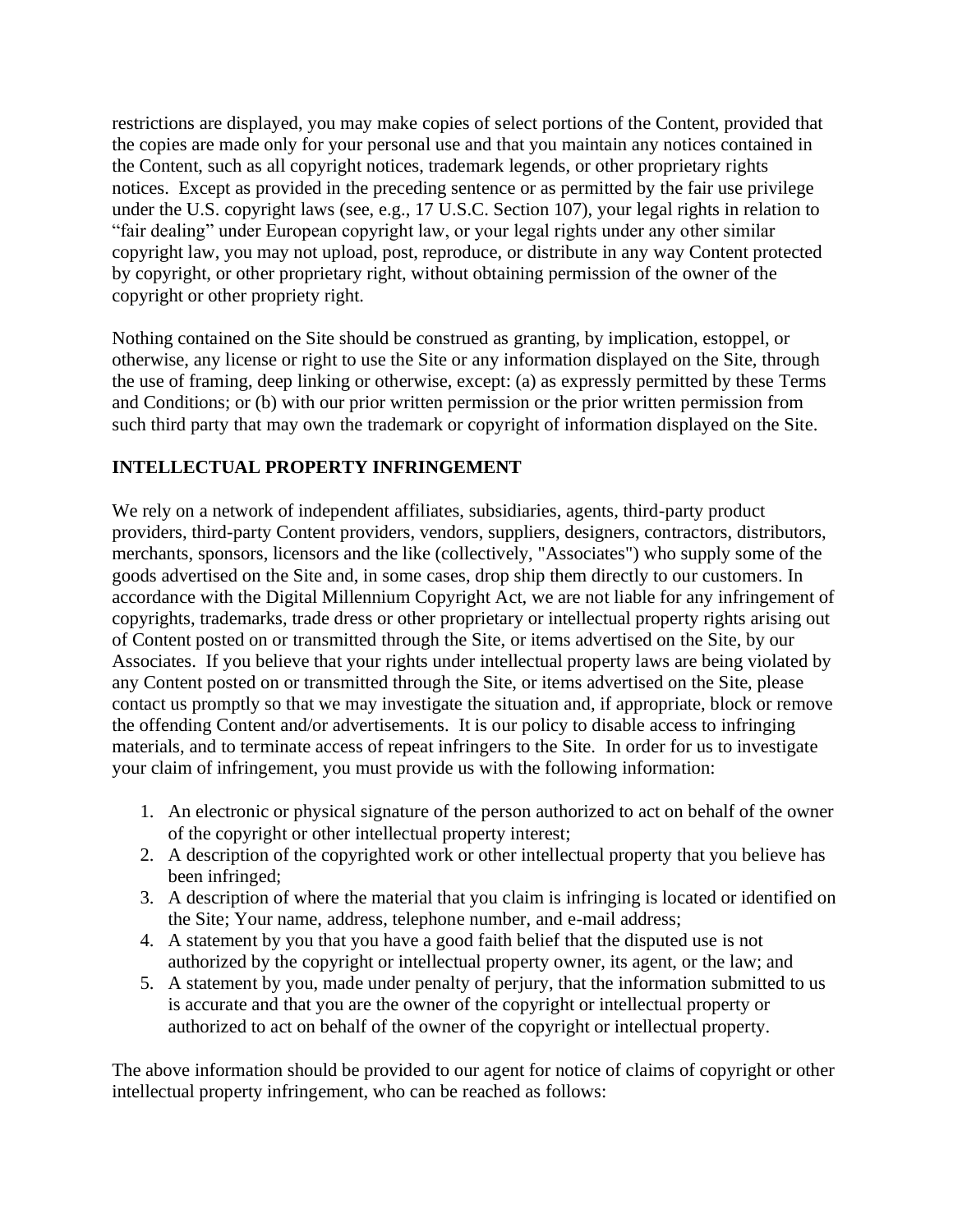### **By mail:**

MJ McGory c/o Jamac, Inc. 422 Buchanan Street Sandusky, Ohio 44970-4717

# **By phone:**

419.625.9790

## **By e-mail:**

mj@jamac.com

## **TRADEMARKS**

JAMAC, and JAMAC, INC. and other marks which may or may not be designated on the Site by a "IM" "<sup>®</sup>" "SM" or other similar designation, are registered, pending or unregistered trademarks or service marks of Jamac, Inc, in the United States and other countries. Our graphics, logos, page headers, button icons, scripts, and service names are trademarks or trade dress of Jamac, Inc. Jamac, Inc 's trademarks and trade dress may not be used in connection with any product or service that is not Jamac, Inc's, in any manner that is likely to cause confusion among customers, or in any manner that disparages or discredits Jamac, Inc. All other trademarks not owned by us that appear on the Site are the property of their respective owners, who may or may not be affiliated with, connected to, or sponsored by Jamac, Inc.

# **SITE ACCESS**

You may not download (other than page caching) or modify the Site or any portion of it without our express, prior written consent. This includes: a prohibition on any resale or commercial use of the Site or its Content; any collection and use of any product listings, descriptions, or prices; any derivative use or making adaptations of the Site or its Content; any downloading or copying of account information for the benefit of another merchant; and any use of data mining, screenscraping, robots, or similar data gathering and extraction tools. The Site or any portion of the Site may not be reproduced, duplicated, copied, sold, resold, visited, or otherwise exploited for any commercial purpose without our express, prior written consent. You may not frame or utilize framing techniques to enclose any trademark, logo, or other proprietary information (including images, text, page layout, or form) of Jamac, Inc or its Associates without our express, prior written consent. You may not use any meta tags or any other "hidden text" utilizing our name or trademarks without our express, prior written consent.

# **YOUR ACCOUNT**

If you use the Site, you are responsible for maintaining the confidentiality of the information you submit through "My Account" and the corresponding password and for restricting access to your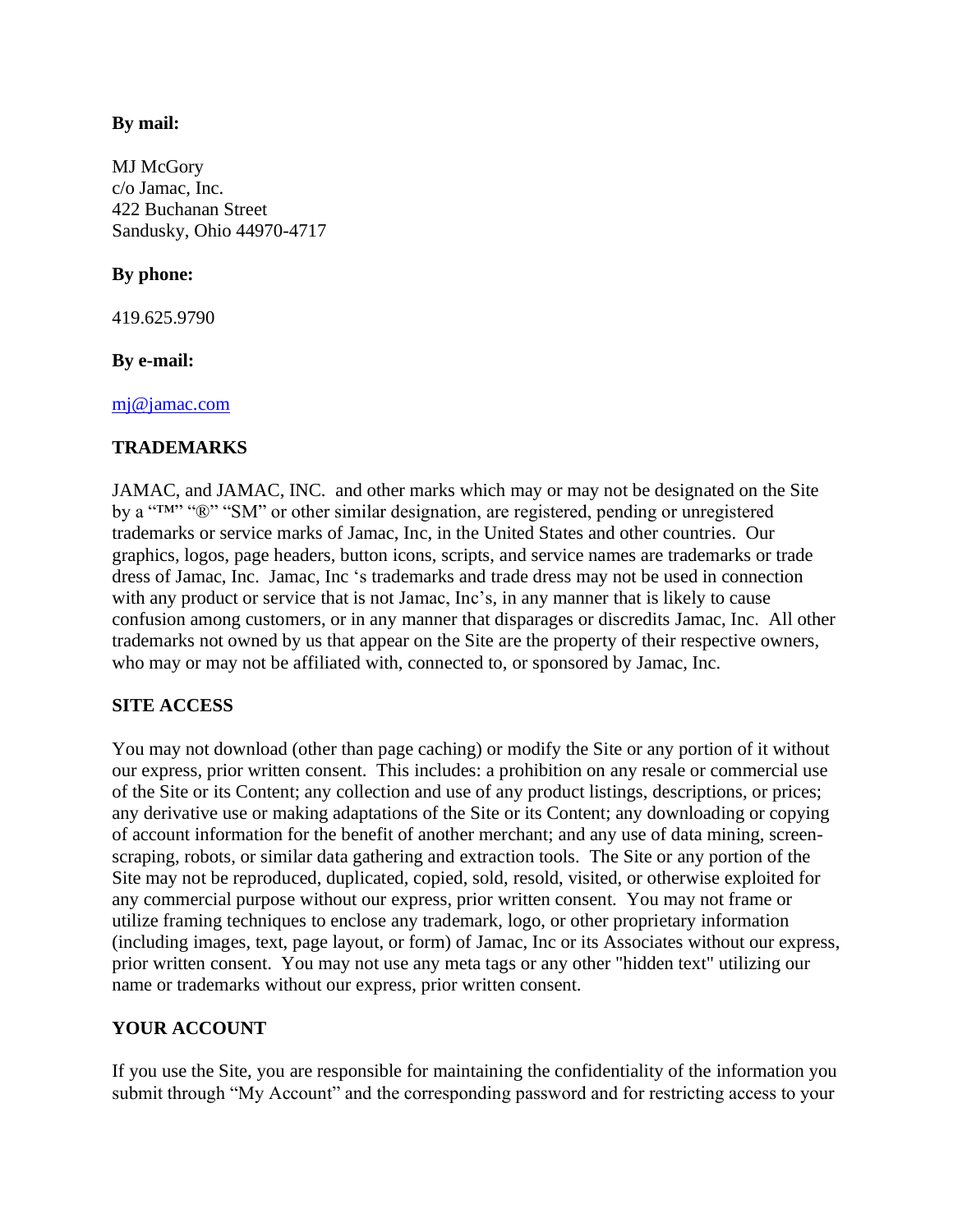computer. You agree to accept responsibility for all activities that occur under "My Account" or password. We reserve the right to refuse service, terminate accounts and to remove or edit content submitted by you in the "My Account" area of the Site.

# **EXPORT**

The U.S. export control laws regulate the export and re-export of technology originating in the United States. This includes the electronic transmission of information and software to foreign countries and to certain foreign nationals. You agree to abide by these laws and their regulations.

# **LINKS**

We are not responsible for the content of any sites that may be linked to or from the Site or any bulletin board associated with us or the Site. These links are provided for your convenience only and you access them at your own risk. Unless otherwise noted, any other website accessed from the Site are independent from us, and we have no control over the content of that other website. In addition, a link to any other web site does not imply that we endorse or accept any responsibility for the content or use of such other website.

In no event shall any reference to any third party or third party product or service be construed as our approval or endorsement of that third party or of any product or service provided by a third party.

# **DISCLAIMERS AND LIMITATIONS OF LIABILITY**

The Site is provided on an "AS IS," "as available" basis. Neither Jamac, Inc., nor its Associates warrant that use of the Site will be uninterrupted or error-free. Neither Jamac, Inc., nor its Associates warrant the accuracy, integrity, or completeness of the Content provided on the Site or the products or services offered for sale on the Site. Further, Jamac, Inc. makes no representation that Content provided on the Site is applicable or appropriate for use in locations outside of the United States. Jamac, Inc. specifically disclaims warranties of any kind, whether expressed or implied, including but not limited to warranties of title, implied warranties of merchantability or warranties of fitness for a particular purpose. No oral advice or written information given by Jamac, Inc. or its Associates shall create a warranty. You expressly agree that your access to, viewing of, browsing, visiting or use of the Site is at your sole risk.

Under no circumstances shall Jamac, Inc. or its Associates be liable for any direct, indirect, incidental, special, or consequential damages that result from the use of or inability to use the Site, including but not limited to reliance by a user on any information obtained at the Site, or that result from mistakes, omissions, interruptions, deletion of files or e-mail, errors, defects, viruses, delays in operation or transmission, or any failure of performance, whether or not resulting from acts of God, communications failure, theft, destruction or unauthorized access to Jamac, Inc. records, programs or services. The foregoing limitation of liability shall apply whether in an action at law, including but not limited to contract, negligence, or other tortious action; or an action in equity, even if an authorized representative of Jamac, Inc. has been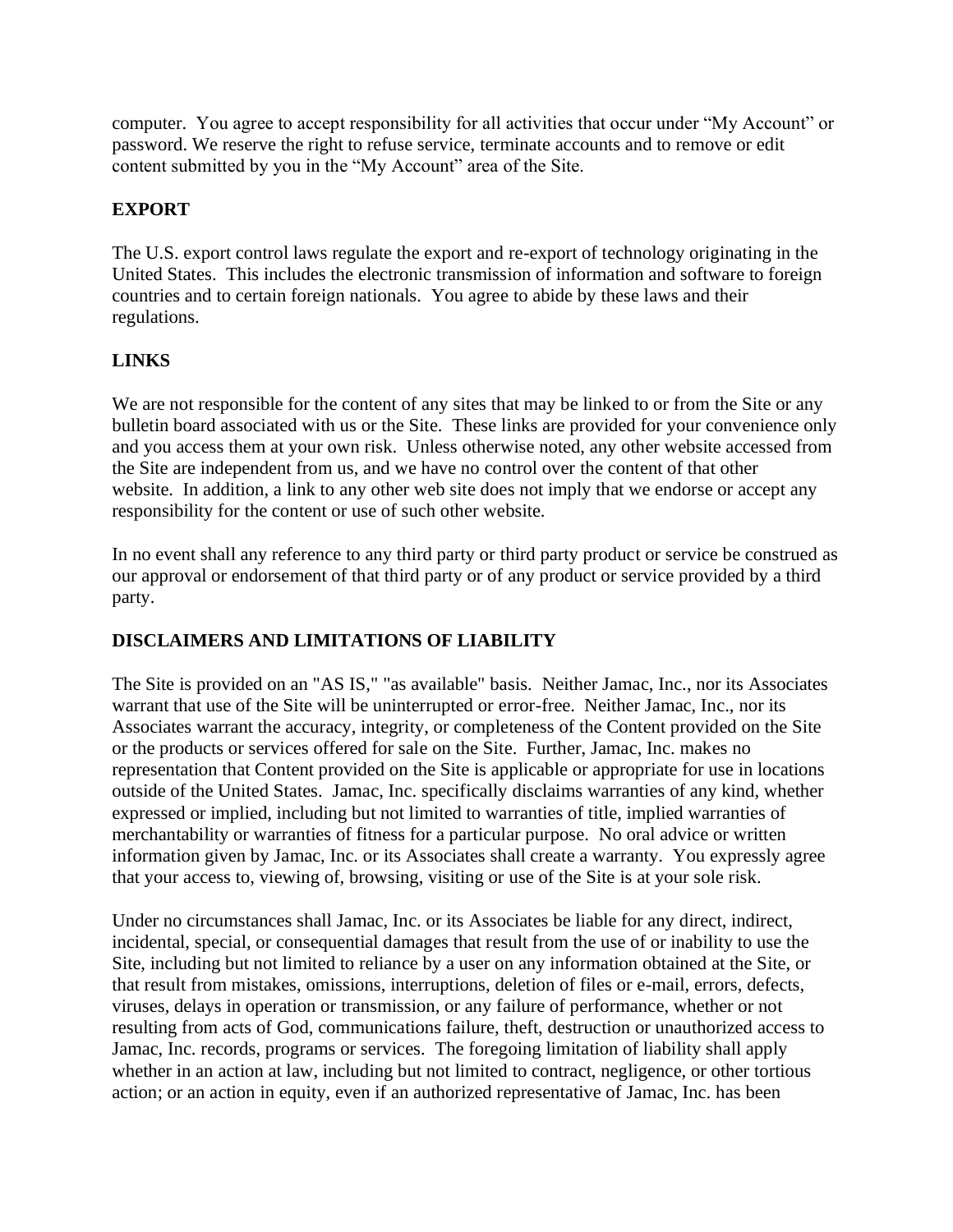advised of or should have knowledge of the possibility of such damages. You hereby acknowledge that this paragraph shall apply to all Content, merchandise and services available through the Site. Because some states do not allow the exclusion or limitation of liability for consequential or incidental damages, in such states liability is limited to the fullest extent permitted by law.

Although we take steps to ensure the accuracy and completeness of product and third-party service descriptions posted on the Site, please refer to the manufacturer or Associates for details.

The products on our Site are intended for personal, not commercial or business use, unless otherwise indicated. As such, you assume the risk when purchasing products for a commercial or business use or application.

# **ONLINE CONDUCT**

You agree to use the Site only for lawful purposes. You are prohibited from posting on or transmitting through the Site any unlawful, harmful, threatening, abusive, harassing, defamatory, vulgar, obscene, sexually explicit, profane, hateful, racial, ethnic, or otherwise objectionable material of any kind, including but not limited to any material that is or that encourages fraudulent activity or encourages conduct that would constitute a criminal offense, give rise to civil liability, or otherwise violate any applicable local, state, federal, or international law. If we are notified of or suspect allegedly infringing, defamatory, damaging, illegal, or offensive Content provided by you (e.g., through an author chat or online review), we may (but without any obligation) investigate the allegation and determine in our sole discretion whether to remove or request the removal of such Content from the Site. We may disclose any Content or electronic communication of any kind (i) to satisfy any law, regulation, or government request; (ii) if such disclosure is necessary or appropriate to operate the Site; or (iii) to protect the rights or property of Jamac, Inc., its Associates, our users and customers and/or you.

We reserve the right to prohibit conduct, communication, or Content that we deem in our sole discretion to be unlawful or harmful to you, the Site, Site users, our customers or any rights of Jamac, Inc. or any third party. Notwithstanding the foregoing, neither Jamac, Inc. nor its Associates can ensure prompt removal of questionable Content after online posting. Accordingly, neither Jamac, Inc., nor its Associates assume any liability for any action or inaction with respect to conduct, communication, or Content on the Site.

# **TERMINATION OF USAGE**

We may terminate your access or suspend your right to access to all or part of the Site, without notice, for any conduct that we, in our sole discretion, believe is in violation of any applicable law, is in breach of these Terms and Conditions or is harmful to the interests of other users, Associates, or us. In addition, we reserve the right to refuse an order from any customer in our sole discretion.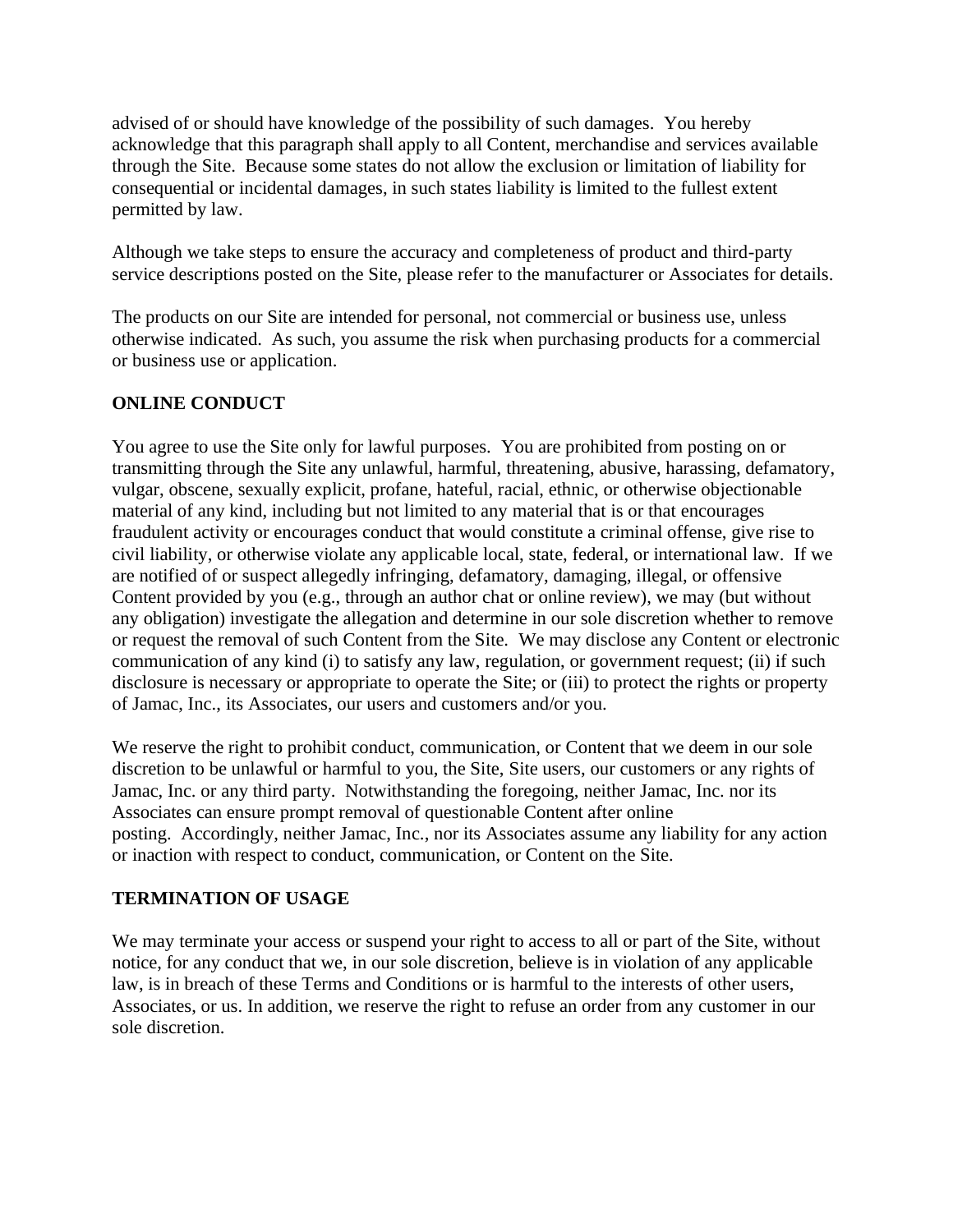## **USAGE BY MINORS**

This Site is not intended for or directed to persons who are minors (typically persons under the age of 18, depending on where you live). Because we cannot prohibit minors from accessing, viewing, browsing, visiting or using the Site, we must rely on parents, guardians and those responsible for supervising minors to decide which materials are appropriate for minors to view and/or purchase. By registering with this Site, purchasing products from us or providing us with any information, you represent to us that you are legally permitted to enter into a binding contract (18 years of age or older in most jurisdictions) or, if you are under the legal age of consent, you have the express permission from your parent or guardian and that any information you provide to us is not inaccurate, deceptive or misleading.

We require that all purchases be made either (i) by individuals who are not minors and who can legally enter into binding contracts (typically persons 18 years of age or older, depending on where you live), or (ii) by minors with the permission of a parent or guardian to purchase items on the Site.

# **APPLICABLE LAW**

If you access the Site from anywhere in the United States or Canada, you agree that the laws of the State of Utah, USA, without regard to principles of conflict of laws, will govern these Terms and Conditions and any dispute of any sort that might arise between you and Jamac, Inc. and/or its Associates.

#### **DISPUTES**

If you access the Site from within the United States or Canada, any dispute relating in any way to your visit to the Site, to these Terms and Conditions, to our Privacy and Security Policy, to our advertising or solicitation practices or to products you purchase through the Site shall be submitted to confidential arbitration in Sandusky, Ohio, USA, except that, to the extent you have in any manner violated or threatened to violate Jamac, Inc.'s intellectual property rights, Jamac, Inc. may seek injunctive or other appropriate relief in any state or federal court in the State of Ohio, USA and you consent to exclusive jurisdiction and venue in such courts. Arbitration under this Agreement shall be conducted under the rules then prevailing of the American Arbitration Association. The arbitrator's award shall be binding and may be entered as a judgment in any court of competent jurisdiction. To the fullest extent permitted by applicable law, no arbitration under this Agreement shall be joined to an arbitration involving any other party subject to this Agreement, whether through class arbitration proceedings or otherwise.

# **SITE POLICIES, MODIFICATION AND SEVERABILITY**

Please review our other policies, such as our Privacy and Security Policy, Returns Policy, Shipping & Delivery Policy and others, all of which are incorporated herein by this reference and are posted on the Site and may be accessed by using the Search Help function on this page. These policies also govern your visit to the Site. We reserve the right to make changes to the Site, policies, and these Terms and Conditions at any time. If any of these conditions shall be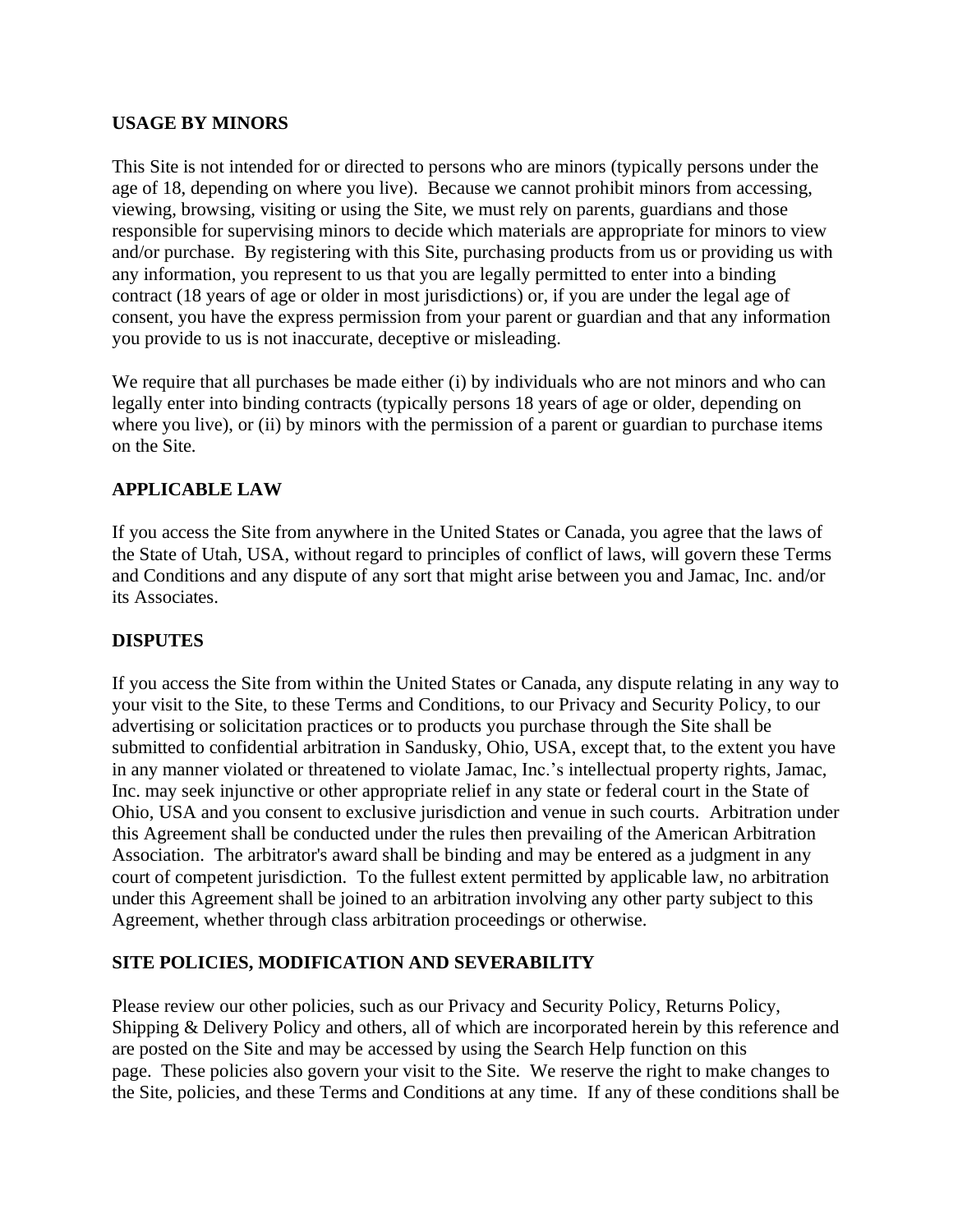deemed invalid, void, or for any reason unenforceable, that condition shall be deemed severable and shall not affect the validity and enforceability of any remaining condition.

# **HOW TO ORDER THROUGH THE SITE**

After placing an order, you will receive an email from us acknowledging that we have received your order ("**Order Confirmation**"). Please note that this does not mean that your order has been accepted. Your order constitutes an offer to us to buy a product. All orders are subject to acceptance by us, and we will confirm such acceptance to you by sending you an email confirming the shipment of your order (the "**Shipping Confirmation**"). A contract with us will only be formed when we send you the **Shipping Confirmation**. The contract will relate only to those products whose shipment we have confirmed in the **Shipping Confirmation**. We will not be obliged to supply any other products which may have been part of your order in a separate **Order Confirmation.** We reserve the right to cancel your order at any time before we have accepted it and we may rescind our acceptance and cancel your order where there has been an obvious error in price or where the product is no longer in our or our third party fulfillment provider's inventory.

# **PRICES AND AVAILABILITY OF PRODUCTS**

Prices and availability of products on the Site are subject to change without notice. Errors will be corrected when discovered. Our Site contains a large number of products and it is always possible that, despite our best efforts, some of the products listed on our Site may be incorrectly priced. We will normally verify prices as part of our dispatch procedures so that, where a product's correct price is less than our stated price, we will charge the lower amount when dispatching the Product to you. If a product's correct price is higher than the price stated on our Site, we will normally, at our discretion, either contact you for instructions before dispatching the product, or reject your order and notify you of such rejection. We are under no obligation to provide the product to you at the incorrect (lower) price, even after we have sent you an **Order Confirmation** or a **Shipping Confirmation**, if the pricing error is obvious and unmistakable and could have reasonably been recognized by you as a pricing error.

On occasion, you may be able to place a product in your shopping cart and submit your order for processing, but your order is subsequently cancelled due to unavailability of product. You acknowledge that products may sell quickly and there may be a short period of time after an order has been submitted, but where the product is no longer available. You agree that we may cancel your order after you have received an **Order Confirmation** without penalty.

On very rare occasions, you may receive a **Shipping Confirmation** from us, but the product is no longer available in our or our third party fulfillment provider's inventory. You agree that we may rescind our acceptance and cancel your order without penalty if we are unable to ship the product you ordered due to unavailability.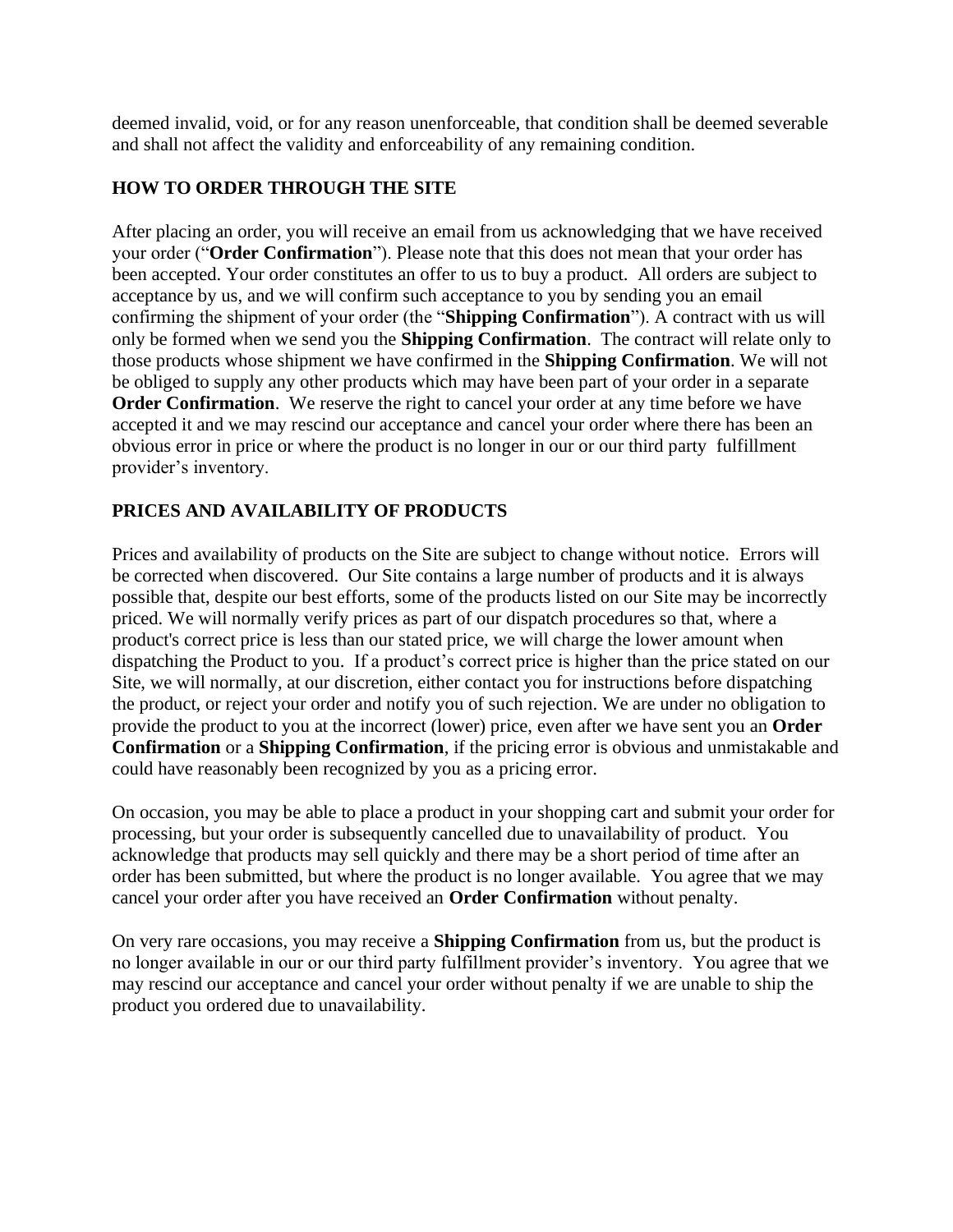### **SHIPPING**

The term shipping or ship includes the commencement of shipping items in an order for multiple purchases or where the item purchased consists of components that must be shipped separately. For example, your order may consist of (1) several different items, (2) a quantity of the same item, or, (3) a single item with several component parts the size of which might require them to be shipped in separate packages. In all such orders, we endeavor to ship out individual packages together so that they arrive at the same time; however, when that is not possible, we commence shipping by shipping individual packages in the order the soonest they are available and conditions permit. In these instances, our notification to you that your order has <sup>3</sup>shipped,<sup>2</sup> marks the time when shipping has commenced; it does not mean that all items in the order have shipped at that time. All packages sent have a separate tracking number and may be followed on the Order Status page. You agree that credit cards and debit cards are to be charged on the date of inventory reservation for the order, not the date of shipping.

## **RISK OF LOSS**

All items purchased from Jamac, Inc. are made pursuant to a shipment contract. This means that the risk of loss and title for such items pass to you upon tender of the item to the carrier.

#### **Delivery Times**

Your order will be fulfilled by the delivery date set out in the **Shipping Confirmation** or, if no delivery date is specified, then within a reasonable time of the date of the **Shipping Confirmation**, which could in exceptional circumstances be longer than 30 days.

#### **Disclaimers of Warranty and Limitations of Liability**

To all international customers only, we warrant to you that, where you buy a product as a consumer, any product purchased from us through our Site is of satisfactory quality and reasonably fit for all the purposes for which products of the kind are commonly supplied and will conform with description or sample.

Our liability for losses any international customer suffers as a result of us breaking these Terms and Conditions or anything else we do or do not do in connection with any order is strictly limited to the purchase price of the product you purchased and any losses which are a foreseeable consequence of us breaking the agreement. Losses are foreseeable where they could reasonably be contemplated by the parties at the time your order is accepted by us.

We are not responsible for indirect losses which happen as a side effect of the main loss or damage and which are not foreseeable, including but not limited to: (a) loss of income or revenue; (b) loss of business; (c) loss of profits or contracts; (d) loss of anticipated savings; (e) loss of data; or (f) waste of management or office time however arising and whether caused by tort (including negligence), breach of contract or otherwise.

This does not in any way limit or exclude any liability of us (a) under section 2(3) of the Consumer Protection Act 1987, (b) for breach of any condition as to title or quiet enjoyment